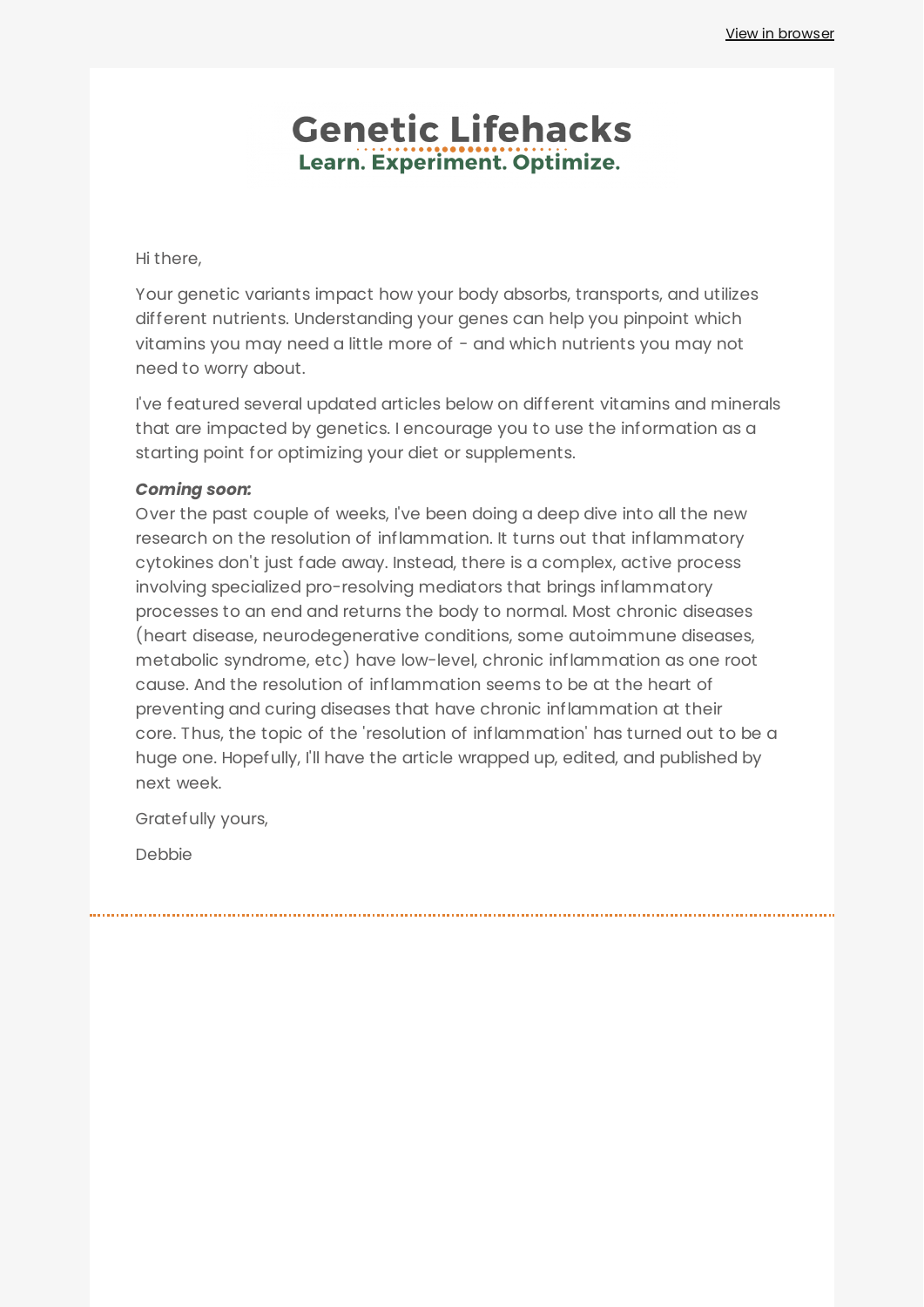

Important Mineral

# **Zinc genes: The [healing](https://www.geneticlifehacks.com/zinc-genes-the-healing-power-of-zinc/) power of zinc**

Important for immune health, zinc is a mineral making headlines these days. Learn why zinc is important for your immune system and so much more. Find out how your genes impact your need for zinc and discover ways of boosting your zinc status.

**Read the full [article](https://www.geneticlifehacks.com/zinc-genes-the-healing-power-of-zinc/)**

# **Vitamins and Genetics**



**Vitamin D, Genes, and Your [Immune](https://www.geneticlifehacks.com/vitamin-d-genes-and-your-immune-system/) System**



**[Vitamin](https://www.geneticlifehacks.com/should-you-increase-your-vitamin-c-intake-genetics-and-vitamin-c-absorption/) C: Do you need more?**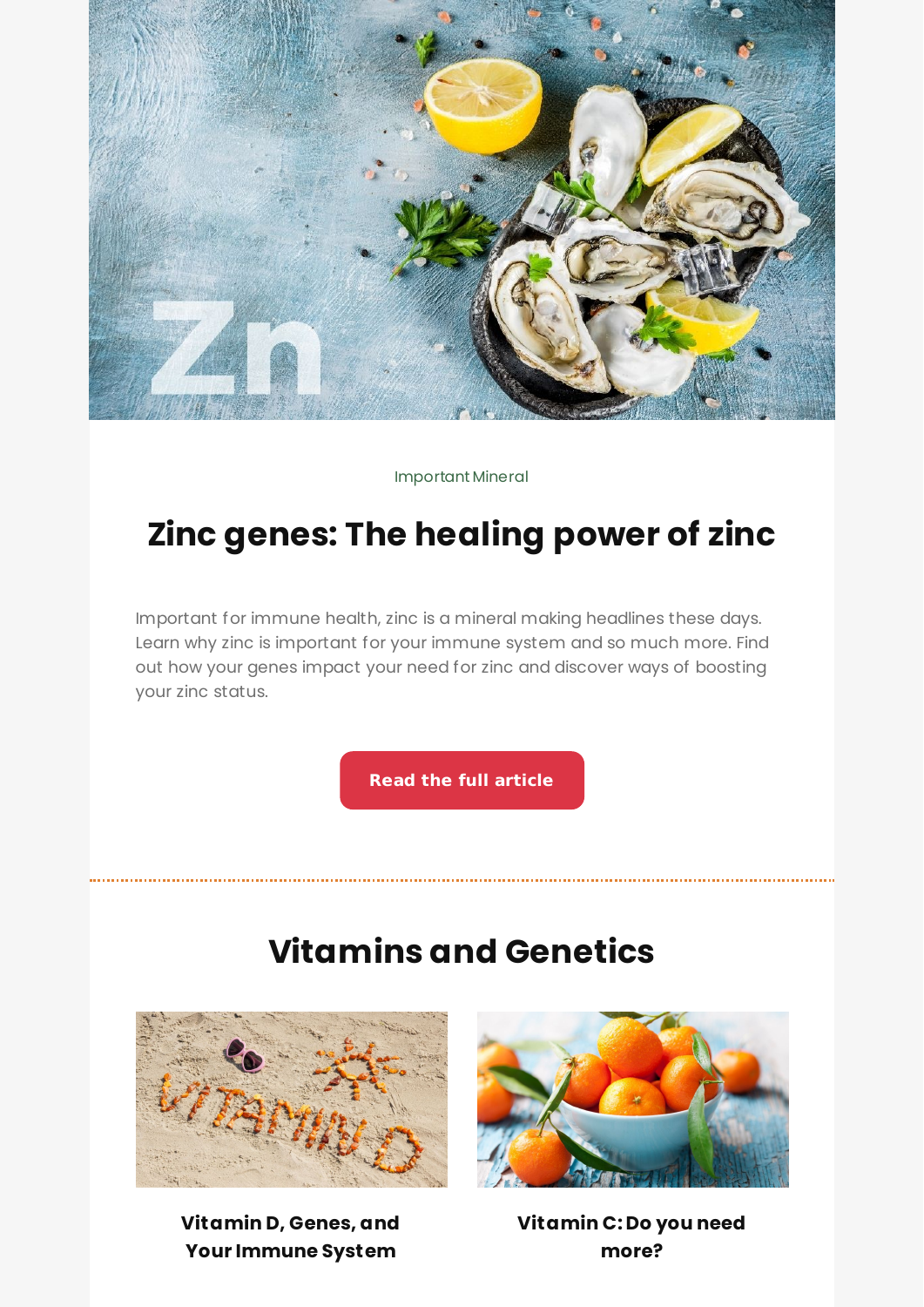Vitamin D is more than just a 'vitamin'. It is actually a hormone that is essential to so many processes in your body including your immune system.

A Spanish randomized control trial recently showed that giving hospitalized COVID-19 patients vitamin D reduced the risk of an ICU stay by  $98\%$ !  $[ref]$  $[ref]$  This article explains how vitamin D interacts with the immune system and how to check your genetic data for vitamin D-related genes. We will wrap up with ways to increase your vitamin D levels.

Vitamin C is often the first supplement most of us reach for when getting sick. Whether upping the OJ or going with a supplement, vitamin C is known for its ability to boost the immune system. It turns out, though, that vitamin C is important for more than just 'cold and flu season', and higher levels of vitamin C intake may protect against cardiovascular disease, gastric cancer, and neurodegenerative disorders.

Like most nutrients, our genes play a role in how vitamin C is absorbed, transported, and used by the body. This can influence your risk for certain diseases, and it can make a difference in the minimum amount of vitamin C you need to consume each day.



Impacts overall health

## **[Folate:](https://www.geneticlifehacks.com/mthfr/) Check your MTHFR gene**